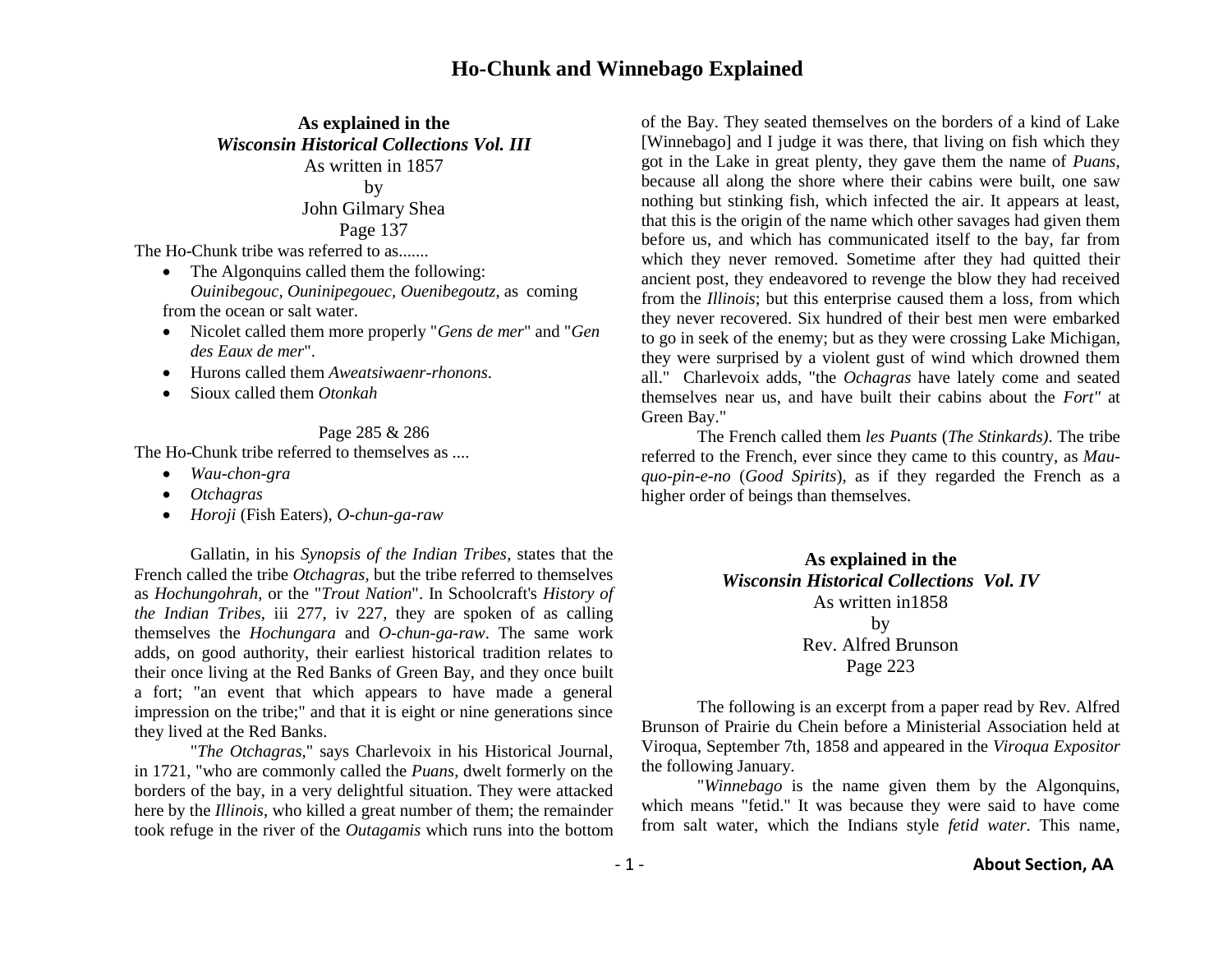however, is corrupted. *Weene*, means filthy, or fetid, *be* translates to water, *go* gives it character(?). *Weene-be-go*, is the name of water in a marsh that is scented or filthy, and the Algonquin race gave this people this name because they were said to have come from salt water, or marshes. *Ouinnebago* is the French spelling".

"The tribe called themselves *Ot-cha-gras*, but were nicknamed by the French voyagers *Puants* (*Puants a la Baie)*, fetid, probably translating the Algec into French and no less than *ten* different names are given them by different writers."

### **An Excerpt From**

*An Abstract View of Ho-Chunk History Prepared by the Ho-Chunk Nation Department of Heritage*  **Preservation: Division of Cultural Resources**

*Ho-Chunk or "The People"*

*From 1634 to 1963 Three Hundred Twenty Eight Years of Feast or Famine*

#### **Land Occupations and Cessions**

Ho Chunk occupied lands not only in Wisconsin, but in Iowa, South Dakota, Minnesota, Nebraska and Illinois. History tells us that the Ho Chunk held title to more than ten million acres of the finest land in America.

Before 1634, the Ho-Chunk people enjoyed abundant hunting, gathering, and gardening. From the Red Banks near Lake Winnebago to the waters of the Mississippi and south along the Fox, Wisconsin, and Rock Rivers, the "People" lived and thrived, practicing their cultural ways. . . the ways of their grandfathers. Then they met the French trader Jean Nicolet and the missionary Marquette near the Red Banks in 1634. They traded with the French, and that supplemented their sustenance, and provided tools, guns, iron pots

and pans and other European goods. This way of life continued for over 150 years, until the settlers began reaching Wisconsin.

Winnebago was a name given by the Sauk and Fox, who called the people *Ouinepegi*, or People of the Stinky Waters. The Ho Chunk traveled and lived extensively along the Fox, Mississippi, and Wisconsin Rivers where fishing and edible vegetation was bountiful, the shores fertile for gardens, and the waterways convenient for travel.

The name *Ouinepegi* was heard as Winnebago by the government agents, and was the name the United States government took for the Ho Chunk people. This remained the official name of the Nation until the Constitution Reform in 1993, when the Ho Chunk reclaimed their original name.

In 1836, the Ho Chunk were removed from the choice land of southern Wisconsin to make room for the miners that were fast taking over the land. The area was also in demand for the lush farmland of the various river valleys. This land was taken from the Ho Chunk for a pittance, and the people were forcibly removed to northeastern Iowa. Within ten years they were moved to the northern Minnesota territory. Here they served the United States government by being a buffer between the warring Lakota/Dakota and Ojibwe. Unfortunately, the Ho Chunk had to endure attacks from both tribes. By this time they were imploring the United States government to move them to better land near the Mississippi. Due to white resistance, the Ho Chunk were moved further west. By 1859, their reservation was reduced from 18 square miles to 9 square miles. In 1863, the Ho Chunk were again moved, this time to a desolate reservation in South Dakota, a land so different from the lush forests and hunting grounds they were familiar with in Wisconsin.

Through various treaties, eventually the entire Wisconsin homeland was ceded, as the Ho Chunk were removed to various scattered parcels of land. Throughout eleven removals, the Ho Chunk continued to return to Wisconsin. Finally, the United States government allowed the Ho Chunk to exchange their South Dakota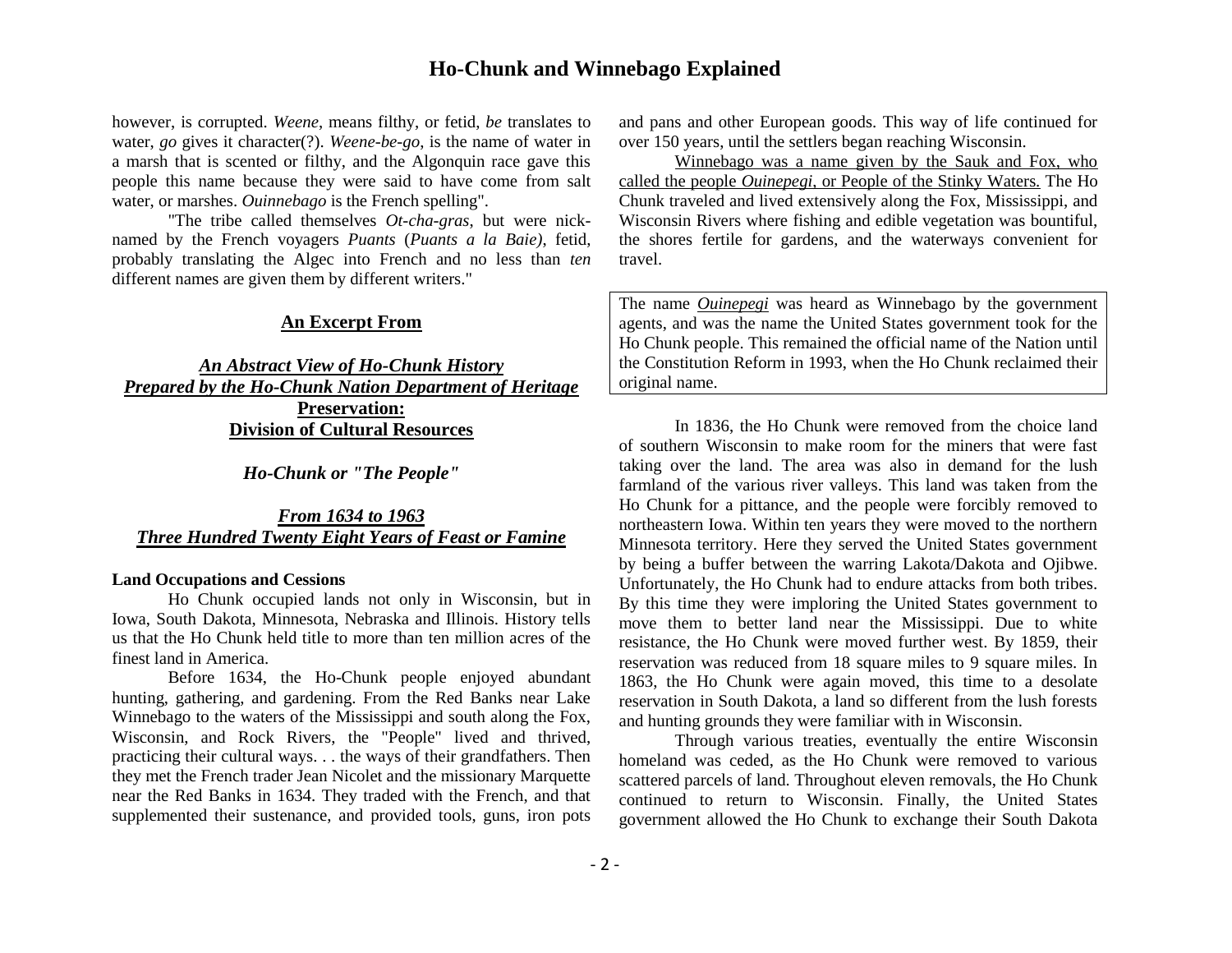reservation for lands near the more friendly Omahas of Nebraska, who willingly released part of their reservation so that the Ho Chunks could become their neighbors. The Nation split, with part of the tribe returning to Wisconsin, and part moving to the reservation in Nebraska. Those tribal members who stayed in Nebraska on the reservation are today known as the Winnebago Tribe of Nebraska.

The Commissioner of Indian Affairs, Edward P. Smith, in his report of Indian Affairs, expressed much frustration in trying to "civilize" the "Winnebagoes" and keep them on the Nebraska reservation. The Ho Chunk people longed for their lush gardens of Wisconsin, the lands where their grandfathers and grandmothers worked, lived, and were buried. This was home to them. The people continued to return to Wisconsin, and in the winter of 1873, many Ho Chunk people were removed to the Nebraska reservation from Wisconsin, traveling in cattle cars on trains. This was a horrific experience for the people, as many elders, women and children suffered and died.

Once it was apparent that part of the Nation was determined to stay in Wisconsin and refused to move to the Nebraska reservation, families were given 40-acre homestead plots, and encouraged to farm and assimilate. (Please see Treaty History) Both the Wisconsin and Nebraska Ho Chunk (Winnebago) were engaged in efforts to produce crops from the land. The Bureau of Indian Affairs Commissioner encouraged farming and assisted by providing farm equipment and incentives such as a (minimal) salary. White foremen were hired to help teach the people to operate the equipment. At the same time, the United States government was busy building Indian schools to teach sewing and industrial arts to the tribal children. It was important for the United States government to assimilate the tribal people, or in the words of the Indian Commissioner "civilize the people," as soon as possible.

\*\*\*\*\*\*\*\*\*\*\*\*\*\*\*\*\*\*\*\*\*\*\*\*\*\*\*\*\*\*\*\*\*\*\*\*\*\*\*\*\*\*\*\*\*\*\*\*\*\*\*\*\*\*\*

#### **The Red Banks**

The Ho-Chunk are a Siouan-speaking people whose presence in present day Wisconsin was known to the French at Quebec as early as 1616. According to oral tradition they originated at the Red Banks, generally assumed to be a site on the Door Peninsula on Green Bay, where they were located at the time of French contact in the 17th century. Their language is related to the Chiwere branch of Siouan that includes the Ioway, Oto, and Missouria who acknowledge having broken off from the Ho-Chunk and moved west. Ho-Chunk can be glossed as either *Big Voice* or *Big Fish*, Ho being a homonym; the translation *big* really means *ancestral* or *primordial*. They also are closely related linguistically to the Quapaw, Omaha, and Ponca.

At the time of French contact, the Ho-Chunk constituted a Siouan island among Algonkian speaking neighbors such as the Menominee, Ojibwa, Ottawa, and others. Scholarly agreement has not been reached as to their place of origin before entering Wisconsin and their archaeological antecedents in the state, but many traditional cultural attributes point to affiliations with the "Mississippian" cultures of the Southeast. A less tenable claim has sometimes been made that they were affiliated with the effigy mound expression of the "Woodland" archaeological tradition.

#### **First European Contacts**

The Ho-Chunk came to French attention as the Winnebago ("ouinepego" – variously spelled), the name by which they were known to their Algonkian speaking neighbors, meaning "*Stinking Water*", because of their residence on Green Bay with foul smelling marshy areas and spring die-offs of fish. The French called them *Puan* or *Puant*, that translates into English as *Stinkard*. Because of their warlike reputation and hostile rejection of trade with the French via Ottawa middlemen, Samuel de Champlain, commandant of New France on the St. Lawrence, sent Jean Nicolet in 1634 to meet with the Puan and bring about peaceful relations between them and the Hurons and their Ottawa and other allies to facilitate French expansion and the fur trade farther west.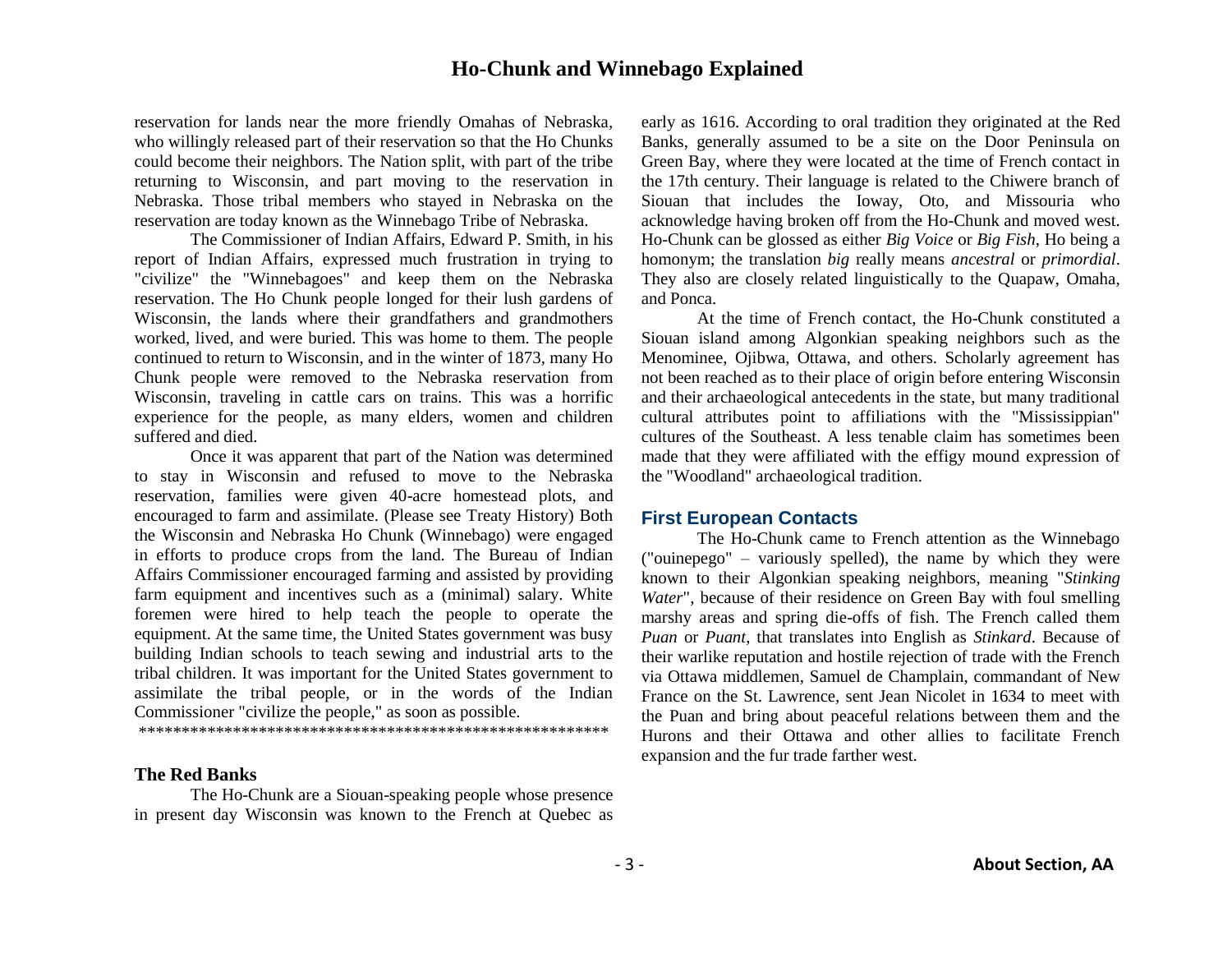Nicolet is said to have met with a throng of 3,000 to 5,000 people but while his landfall is popularly believed to have been at a large fortified village at Red Banks on Green Bay this is not established as fact by any means and more than a half-dozen other landfall sites have been proposed by various writers.

The Jesuit account of the meeting, written in 1643, nearly a decade after Nicolet's journey and a year after his death, says Nicolet addressed a number of "tribes." These probably included the Menominee, traditional friends and allies of the Ho-Chunk, who occupied the east side of Green Bay, across from the Ho-Chunk on the Door Peninsula. Although various writers have suggested that Nicolet explored beyond the Ho-Chunk region and might have been away more than a year since his presence back in Quebec is not recorded until late 1635, the skimpy Jesuit account indicates he left shortly after the great meeting and wintered among the Hurons before eventually getting back to Quebec.

#### French and English Competition for North America

Nicolet's mission was all but forgotten for some thirty years because Iroquois hostilities prevented the French from following up on his initial overtures to the western tribes. In the late1660s Nicolas Perrot, French trader and emissary, and the Jesuits finally established French secular and religious hegemony in Wisconsin. By this time, the Ho-Chunk had suffered devastating defeats at the hands of their enemies and famine and epidemic diseases that reduced their numbers from an estimated 5,000 people or more to less than 1,000. They had become more tractable and intermarried with their Algonkian neighbors and former enemies. Adapting to the fur trade during the French and British regimes in Wisconsin, their population increased and they began expanding West to Lake Winnebago and along the Fox-Wisconsin and Rock River systems toward the

Mississippi. Abandoning the Green Bay area, they established some 30 villages and laid firm claim to a large portion of southwestern Wisconsin and northwestern Illinois. They accepted the British as allies after the defeat of the French in North America and allied with them in the American Revolution and, particularly, the War of 1812 when they responded to message of the Shawnee Prophet and his brother, Tecumseh, to unite against the Americans.

#### **American Succession**

Part of the tribe signed their first treaty with the Americans in 1816 pledging loyalty and peace. In 1825 a great inter-tribal treaty at Prairie du Chien began describing the various tribes' boundaries, laying the groundwork for treaties of cession-land sales that soon followed. By this time American settlers were pouring into Wisconsin, largely attracted by the lead mines in the southwestern corner of the state, giving rise to hostile encounters such as the Red Bird incident of 1827 near Prairie du Chien. In 1829 the *Winnebago*, as they were then designated by the government, ceded about a third of their land, mostly in the lead region in Illinois. In spring of 1832 when the Black Hawk War broke out with the Sauk leader endeavoring to reclaim land along the east bank of the Mississippi in Illinois, the Winnebago were divided in their loyalty. Those closest to and intermarried with the Sauk sided with Black Hawk while those north of the Wisconsin River were allied with the Sauks' enemy, the Santee Sioux, and helped bring Black Hawk in to surrender at Prairie du Chien. The bands in the Madison-Portage area tried to remain neutral. The tribe was unable to hold out against the pressure of white settlement and ceded their remaining Illinois and southeastern Wisconsin land in the fall of 1832. As partial payment they received new land on which to settle in eastern Iowa, the Turkey River or Neutral Ground Reservation.

The bands living in the northwest portion of their homeland, bounded roughly by the Wisconsin, Mississippi, and Black Rivers, tried to keep their land and in 1837 agreed to send a delegation (that explicitly had no authority to sell land) to Washington to talk about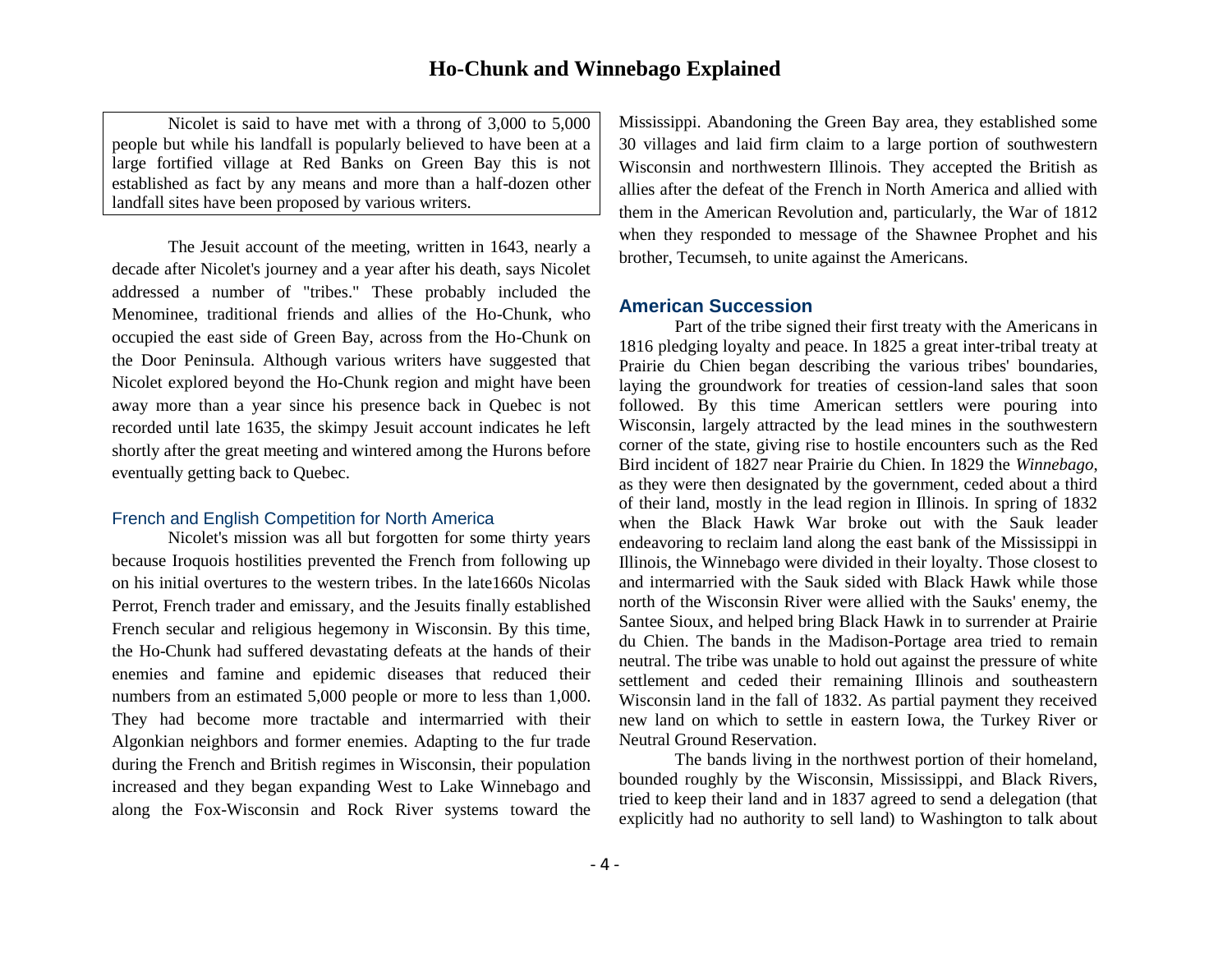the matter. They were forced into a treaty of cession and the terms were misrepresented to them. They thought they were buying time to renegotiate, that they had 8 years before they had to move; the treaty reads "eight months." The people resisted the treaty and hid out.

Meanwhile the Neutral Ground was unlivable as the Ho-Chunk were caught in the cross-fire of the Sioux and Sauk contesting for the land. The Ho-Chunk were moved to two locations in Minnesota and then to South Dakota by Executive Order after the Sioux uprising in Minnesota of 1862 (in which the Ho-Chunk took no part). Some rejoined the Wisconsin hold-outs but most found their way to the Omaha Reservation in Nebraska where a reservation was created for them in 1865. The government periodically rounded up the "dissidents" in Wisconsin and moved them to wherever the "treaty abiding faction" happened to be located. In 1874, after the government extended the provisions of the Homestead Act of 1862 to Indians, the Ho-Chunk were able to claim homesteads up to 80 acres in their homeland and were designated a separate tribe with their own roll, continuing under federal jurisdiction like the Nebraska branch. In 1875, the Evangelical and Reform Church responded to Ho-Chunk requests for teachers and began a school and mission about 7 miles from Black River Falls, WI. The boarding school operation was moved to a new, larger building in Neillsville, WI in 1921. Lutherans established a mission and school at Wittenberg, WI in 1884 and ministered to the local Ho-Chunk as well as Oneida, Stockbridge-Munsee, and Menominee. Ho-Chunk children also attended the government boarding school at Tomah, WI.

The Wisconsin people developed an itinerant economy. Putting in gardens at their homesteads, they harvested strawberries, cherries, potatoes, beans, etc. and cranberries for white growers, returning home at intervals to care for and harvest their own gardens. In the fall and winter many men trapped fur bearing animals for sale. They sold handcrafts, primarily black ash splint baskets at roadside stands or through retailers and about 1913 many found summer employment as dancers at Wisconsin Dells that also offered a major outlet for craft sales.

After WWII, crop work was increasingly mechanized and many people found it hard to get employment; federal Indian policy in the 1950s, dedicated to destroying the federal-Indian relationship, made it increasingly difficult to get educational and other assistance. The American Indian Chicago Conference of 1961 attracted Indians across the country to work for a change in policy. The Wisconsin Ho-Chunk were inspired to organize under the Indian Reorganization Act of 1934 to better their now impoverished circumstances. The Nebraska branch had been organized since the1930s but at that time the IRA seemed irrelevant to the then self-sufficient Wisconsin Ho-Chunk although as a federally recognized tribe they were qualified adopt it. A volunteer group formed the Wisconsin Winnebago Acting Business Committee and developed a constitution and framework for elective government but then encountered unexpected federal resistance to organizing under the IRA. Overcoming enormous obstacles the tribe voted overwhelmingly in favor of their constitution in 1963. Since then the tribe has acquired 100s of acres of tribal trust land for new housing in the communities at Black River Falls, Wisconsin Dells, Tomah, Wisconsin Rapids and Wittenberg, has launched a half dozen successful gaming operations and other enterprises, and supports programs regarding tribal health, welfare, and cultural and language concerns. They also support non-Indian causes and are actively involved in ecological and historical site protection.

*The Constitution was revised to meet new challenges and in 1994 the tribe officially changed its old, Algonkian bestowed name to be known by their own name the Ho-Chunk Nation*.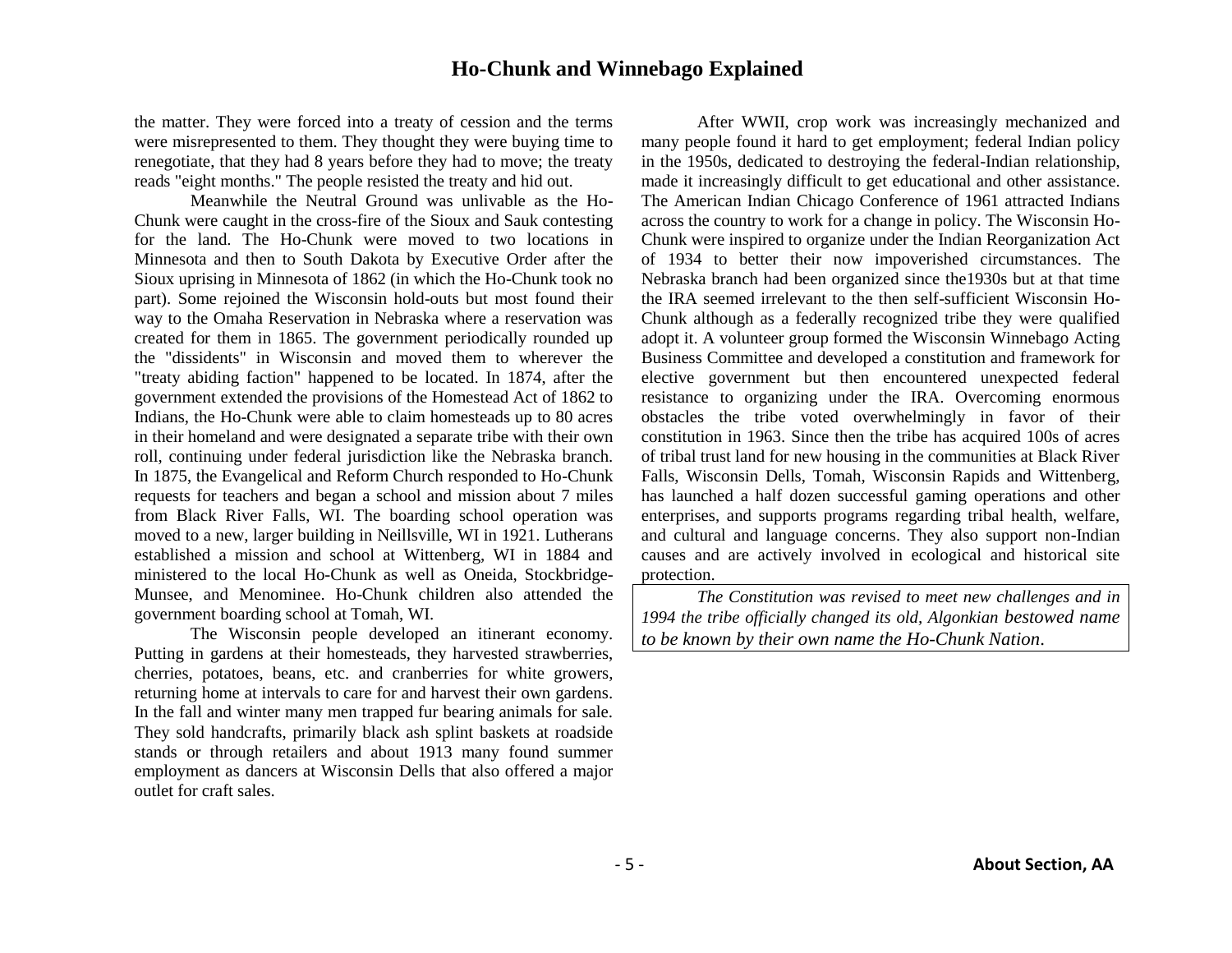*More on the Legend of the Red Banks*

Excerpts from *Wisconsin Historical Collections*, Volume II by Charles D. Robinson in 1856 Page 491

Upon a high bank, on the eastern shore of Green Bay about 12 miles north of town, is an interesting earth-work, bearing a singular resemblance to military defences [sic] of modern times. Its walls at one time, must have been some seven feet in height, or thereabouts, having a ditch or moat on the outside, and provided on its three exposed sides with regular bastions. Its fourth side fronts on a precipice of perhaps one hundred feet in height, whose base is washed by the waters of Green Bay; and leading down this steep bank impassable at any other immediate point, is what seems to have once been a protected passage of steps cut into the clay, and perhaps covered with bows of trees. This was the communication from the fort to the water; and standing here now, it needs but little fancy to see those grim warriors of the olden time filing down their covered way, with less of the pomp, and more of the nerve of the mailed knights of feudal days, issuing from their rock-bound castles.

In or near, the centre, are two parallel walls, about twentyfive feet long, which were probably united at the ends, as there is some appearance of it now. It is very difficult to imagine the use of this part of the structure, unless it was to protect valuables, or such inmates of the fort as were incapable of aiding in its defence. Had the place been constructed in these days, it would have made a magazine of the most approved kind. A few rods (a rod is 16.5 feet in length) to the north, outside the walls, and on the very brink of the precipice, is what was once, apparently, a look-out (a high mound of earth), a few feet high, now half carried off by the wearing away of the cliff. To the southward and eastward of the fort, occupying some hundreds of acres were the planting grounds of the people who inhabited the place. Large trees now over-grow the ground, yet the furrows are as distinctly marked as if made but last year, and are surprisingly

regular. The whole work is admirably placed, and would do credit to the forethought and judgment, so necessary in correct military positions of modern times.

This is the only ancient earth-work, it is believed, which possesses an undoubted history or tradition, and that is but the history of its fall. When and by whom it was built, there is no story---nothing but the persistent declarations of the Indians of the vicinity that it was the work of red men, long, long ago. The tradition which follows is related by O-kee-wah, or *the sea*, an Indian woman now living near the Red River, on the eastern shore of Green Bay, and who, beyond doubt, is upwards of 100 years of age. She sat over a wigwam fire, only a few nights ago, and related this story, while the light of other days faintly illumined her wrinkles face as she marked out in the ashes the plan of the campaign, and as she told of the long days of desperate fighting, in which her ancestors were engaged, her withered arms seemed nerved with the strength of youth, like the old soldier, who

#### ------------"Shouldered his crutch And fought his battles O'er again."

"It was long ago," said O-kee-wah --- "I was so high -- placing her hand about three feet from the ground, when my grandfather told me the story. The *Sauks* and the *Outgamies* lived in the old fort at the Red banks. They had lived there a long time, and had their planting ground there, and ruled the whole country. The forests eastward were full of deer, the waters of the Bay were full of fish, and they possessed the whole. We (the *Menomonies*) lived over the Bay (at the Menomonee River), and we sent down the lakes, inviting the other tribes to come up and help us drive out the Sauks and Outgamies. They came in canoes -- the *Chippewas*, the *Pottawattamies*, the *Ottawas* and many more. You see how wide this bay is; their canoes stretched half way across; the bay was half-full of canoes, and each canoe was full of fighting men; they sent their greatest braves. They landed here at the Red River, after coming across the Menomonee, and for two miles along the beach their canoes were so thick that no more could be crowded in. From here